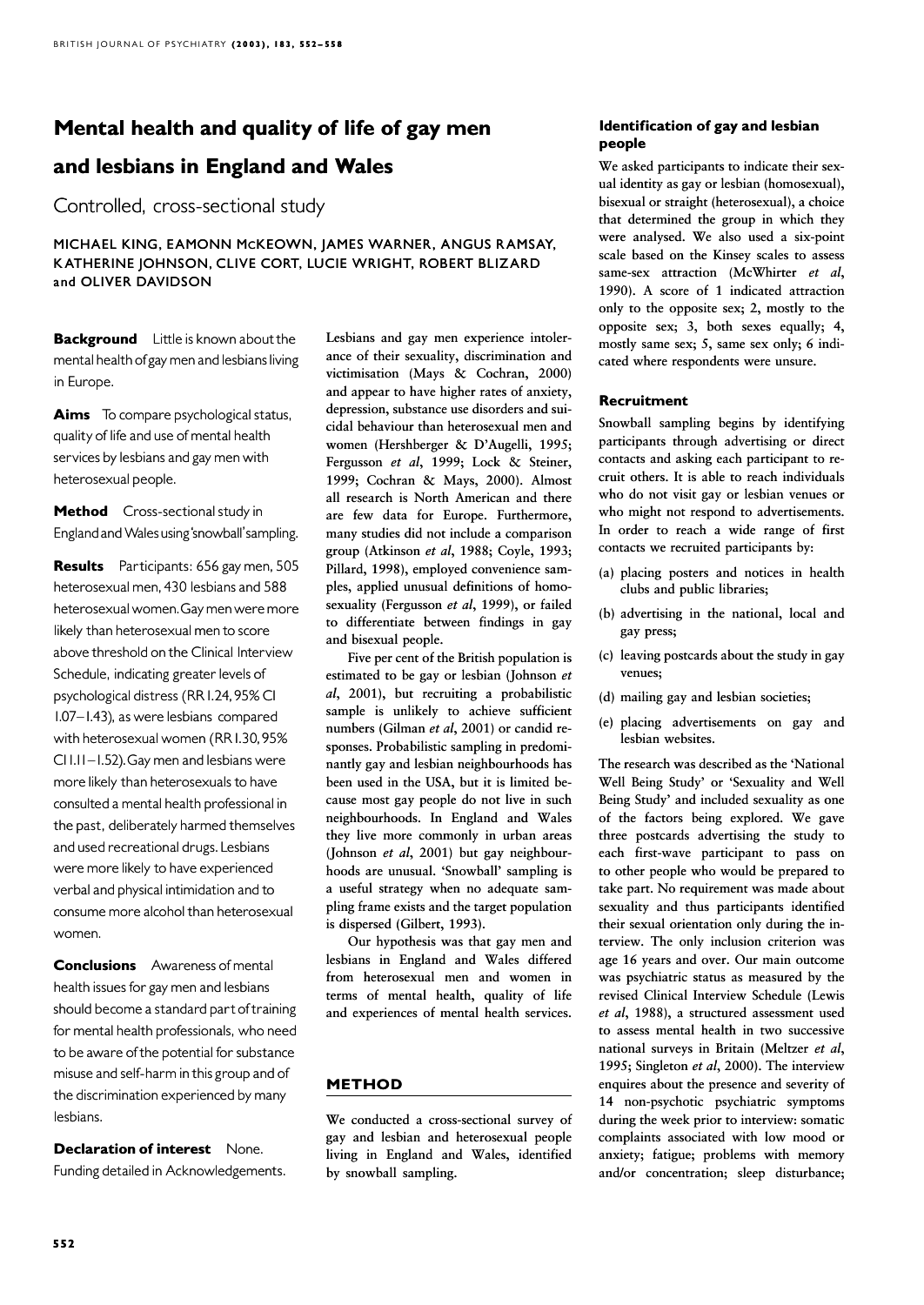irritability; worry about physical health; depressed mood; depressive thoughts; nonhealth-related worry; generalised anxiety; phobic anxiety; panic attacks; compulsive behaviours; and obsessional thoughts. It may be analysed as a continuous score, along a single continuum of severity, or as a dichotomous variable (case threshold  $\geq$ 12) (Lewis *et al*, 1988).

After collecting standard demographic information, we asked participants to complete the following measures:

- (a) the 12-item General Health Questionnaire (Goldberg & Williams, 1988); possible scores range from 0 to 12 and a threshold indicating significant psychological distress of 3/4 was used;
- $(b)$  the 12-item Short Form measure of quality of life (Ware et al, 1996), which provides scores for physical and emotional health (higher scores indicate poorer quality of life);
- (c) a brief version of the Social Support Questionnaire (Sarason et al. 1987), in which we used scores for satisfaction with support ranging from 1 (very satisfied) to 6 (very dissatisfied); a threshold score of 2 or more indicated dissatisfaction with social support;
- (d) the Alcohol Use Disorders Identification Test (AUDIT), which was validated for use in the community by the World Health Organization (Barbor et al, 1989); we used the recommended threshold of over 8 to identify hazardous drinking;
- (e) other questions covered recreational drug use in the preceding month and lifetime; cigarette smoking; previous contacts with mental health professionals and general practitioners; experiences of verbal or physical violence and bullying at school.

The interview was programmed into a laptop computer and took approximately 60 min to complete. Computerised questions 60 have advantages over face-to-face interviews for the collection of potentially embarrassing data (Millsten & Irwin, 1983; Turner et al, 1998). Informed consent was obtained in writing and each participant received  $£10$ to offset the costs of taking part. The study was approved by the Royal Free Hospital ethical practices subcommittee.

## Sample size and analysis

Although our main outcome was the threshold score on the Clinical Interview Schedule, we focused on the General Health

Questionnaire in our power calculations as Questionnaire in our calculations as a precaution against the possibility that many participants might agree to complete a postal questionnaire rather than a computerised interview. We expected 25% of heterosexual participants to score above the threshold of the General Health Questionnaire (Goldberg & Huxley, 1992). To detect a difference of at least  $\pm 5$ % (i.e.  $20\%$  or  $30\%$ ) with the gay and lesbian population at 80% power and  $\alpha$  set at 0.5, required 1250 participants in each group. A sample of 1250 gay and lesbian participants provides an estimate of prevalence of psychiatric disorder within 95% confidence limits of  $\pm 2.5\%$ .

Data for men and women were kept separate in the analysis. We report medians and interdecile ranges for scores on the rating scales. We used the chi-squared statistic to compare proportions, and the Mann-Whitney  $U$ -test and the  $t$ -test for analysis of non-parametric and parametric continuous variables. Where each test is applied is applied is indicated by reporting of means (s.d.) or medians (interdecile range). We first determined relative risks for scoring above the usual threshold of 11/12 on the Clinical Interview Schedule in the gay and lesbian group compared with the heterosexual group and adjusted them for age. We then used odds ratios to adjust for groups of variables that might confound or mediate this relationship. Adjusting for such factors requires use of logistic regression and odds ratios. The blocks of variables entered were as follows: demographic variables were age, employment  $v$ . unemployment, White  $v$ . other ethnicity, having a partner, living alone or with others, and recruitment in the first  $\nu$ . subsequent waves; health and lifestyle factors were the Short Form 12 physical scale score, scoring 2 or more on the Social Support Questionnaire (indicating dissatisfaction), scoring 8 or more on the AUDIT questionnaire (indicating hazardous drinking) and having used recreational drugs in the preceding month; discrimination factors were reports of physical attack, property damage or verbal insults in the preceding 5 years, and verbal or physical bullying at school. The data were analysed using Stata version 7.

## RESULTS

#### Recruitment

We collected data between September 2000 and July 2002. Response rates cannot be reported with snowball sampling. In total 2430 people – 1268 (52%) men, 1149 (47%) women and 13 (0.5%) transgendered people – agreed to participate. There were 505 heterosexual men, 656 gay men, 588 heterosexual women, 430 lesbians, 85 bisexual men and 113 bisexual women; 24 men and 29 women could not describe their sexuality. The results of the 251 participants who identified themselves as bisexual, transgendered or 'other' will be reported in a future paper. The following results relate to the main sample of 2179 participants.

Self-identification as gay, lesbian or straight (heterosexual) accorded closely with reported sexual attraction on the adapted Kinsey scale. Almost all the heterosexual men (494; 99%) were attracted principally to women, 596 (95%) of gay men to other men, 573 (98%) of heterosexual women to men, and 408 (96%) of lesbians to other women. (Small variations in totals are due to missing data for 4 heterosexual men, 27 gay men, 2 heterosexual women and 6 lesbians.)

Six snowball waves of recruitment were obtained, with 841 (40%) recruited in the first and 1239 (60%) in the subsequent waves. Gay men and lesbians were more likely than heterosexual men and women to be recruited in the first wave, as were participants who reported they were White and those aged 16–24 years (Table 1). Participants came from a wide area of England and Wales (Table 2).

## Demography Demography

Heterosexual people were older and less likely to describe their ethnicity as White than their gay and lesbian counterparts, whereas the latter were more likely to report being in employment (Table 3). Although 35–43% of respondents were economically 35–43% of inactive (Table 3), only 111 (22%) heterosexual men, 112 (19.4%) gay men, 68  $(11.6\%)$  heterosexual women and 65  $(15.3\%)$  lesbians were unemployed, seeking work. Gay men and lesbians were less likely to have a partner and were more likely to live alone than the heterosexual participants. participants.

### Psychological and social measures

Homosexual men recorded significantly higher scores (indicating psychological distress) than heterosexual men on the Clinical Interview Schedule, General Health Questionnaire and the mental sub-scale of the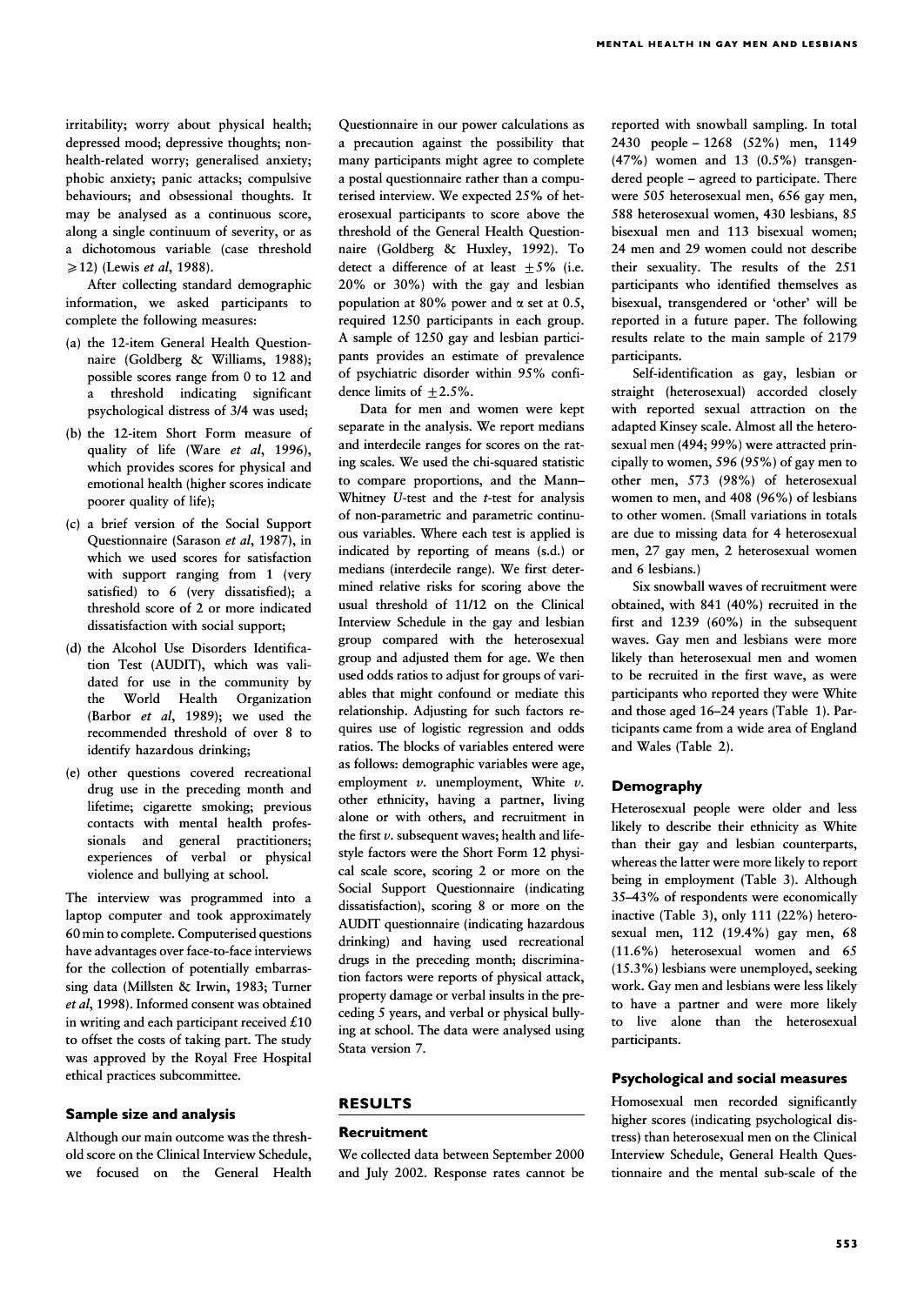Table I 'Snowball' recruitment patterns and sample profile

|                                          | Wave I      | Wave 2     | Wave 3     | Wave 4      | Wave 5+    | Total $n$ (%) <sup>1</sup> | P value |
|------------------------------------------|-------------|------------|------------|-------------|------------|----------------------------|---------|
| Participants: $n$ (%) <sup>2</sup>       | 840 (40.4)  | 776 (37.3) | 272(13.1)  | 118(5.7)    | 73(3.5)    | 2079 (100) <sup>3</sup>    |         |
| Gender: $n$ $(\%)^2$                     |             |            |            |             |            |                            |         |
| Male                                     | 432 (38.8)  | 430 (38.6) | 152(13.7)  | 58 (5.2)    | 41 $(3.7)$ | 1113(53.5)                 | 0.525   |
| Female                                   | 408 (42.2)  | 346 (35.8) | 120(12.4)  | 60<br>(6.2) | 32(3.3)    | 966 (46.5)                 |         |
| Sexual orientation: $n$ (%) <sup>2</sup> |             |            |            |             |            |                            |         |
| Straight                                 | 294 (28.9)  | 431 (42.4) | 142 (14.0) | 92(9.1)     | 58 (5.7)   | 1017(48.9)                 | < 0.001 |
| Gay/lesbian                              | 546 (51.4)  | 345 (32.5) | 130(12.2)  | (2.5)<br>26 | 15(1.4)    | $1062$ (50.1)              |         |
| Ethnic group: $n$ (%) <sup>1</sup>       |             |            |            |             |            |                            |         |
| White                                    | 769 (91.6)  | 699 (90.1) | 243 (89.3) | 99 (83.9)   | 61(83.6)   | 1871<br>(90)               | 0.043   |
| <b>Black</b>                             | 27(3.2)     | 35(4.5)    | 13(4.8)    | 7(5.9)      | 2(2.7)     | 84<br>(4.0)                |         |
| Asian                                    | (2.0)<br>17 | 11(1.4)    | 2(0.7)     | 4(3.4)      | 4(5.5)     | 38<br>(1.8)                |         |
| Other                                    | 27<br>(3.2) | 31(4.0)    | 14(5.2)    | 8(6.8)      | 6(8.2)     | 86<br>(4.1)                |         |
| Age in years: n (%) <sup>1</sup>         |             |            |            |             |            |                            |         |
| $16 - 24$                                | 121(14.4)   | 124(16.0)  | 68 (25.0)  | 39(33.1)    | 36 (49.3)  | 388 (18.7)                 | < 0.001 |
| $25 - 34$                                | 280 (33.3)  | 254 (32.7) | 90(33.1)   | 43 (36.4)   | 21(28.8)   | 688<br>(33.1)              |         |
| $35 - 44$                                | 196(23.3)   | 186 (24.0) | 75 (27.6)  | 26 (22.0)   | 12(16.4)   | 495 (23.8)                 |         |
| $45 - 54$                                | 123(14.6)   | 108(13.9)  | 30(11.0)   | 8(6.8)      | 3(4.1)     | $272$ (13.1)               |         |
| $55 - 64$                                | 71(8.5)     | 66 (8.5)   | 4 $(1.5)$  | 2(1.7)      | 1(1.4)     | 144<br>(6.9)               |         |
| $65 - 74$                                | 34(4.1)     | 29(3.7)    | 5(1.8)     | (0)<br>0    | 0(0)       | (3.3)<br>68                |         |
| $75+$                                    | 15(1.8)     | 9(1.2)     | 0(0)       | 0<br>(0)    | 0<br>(0)   | 24<br>(1.2)                |         |

1. Percentage of column total.

2. Percentage of row total. 3. Data were missing on 100 participants.

Short Form 12 (Table 4). Lesbians recorded higher scores than heterosexual women on the Clinical Interview Schedule, Short Form 12 mental sub-scale and the AUDIT questionnaire (Table 4). Gay and lesbian participants were more likely than heterosexual participants to have used recreational drugs (Table 4). Lesbians were more likely than heterosexual women to report having experienced verbal and physical harassment for whatever reason (Table 4). Reported levels of violence, verbal insults and bullying at school were similar in both groups

of men, whereas property offences were reported more often by heterosexual men. Nevertheless, the latter commonly regarded their sexuality as the provocation for such experiences (Table 5). Lesbians were much less likely than gay men to attribute verbal harassment in adulthood or intimidation at school to their sexuality. More than a quarter of gay men and almost a third of lesbians reported that they had ever harmed themselves deliberately, compared with one in seven heterosexual participants; 65% of gay men and 48% of lesbians who reported

Table 2 Region of the country from which participants were recruited

|                        |     |     | London Midlands Northern England Wales Southern England <sup>1</sup> Other <sup>2</sup> |    |     |    | Total |
|------------------------|-----|-----|-----------------------------------------------------------------------------------------|----|-----|----|-------|
| Sexuality <sup>3</sup> |     |     |                                                                                         |    |     |    |       |
| Heterosexual           | 293 | 151 | 186                                                                                     | 30 | 389 | 13 | 1062  |
| Gay/lesbian            | 347 | 75  | 320                                                                                     | 71 | 247 | 14 | 1074  |
| Wave                   |     |     |                                                                                         |    |     |    |       |
|                        | 299 | 48  | 224                                                                                     | 16 | 244 | 8  | 839   |
| $\mathbf{2}$           | 197 | 62  | 205                                                                                     | 54 | 245 | п  | 774   |
| $3+$                   | Ш   | 113 | 70                                                                                      | 31 | 130 | 8  | 463   |

1. All of southern England, including the south-west and East Anglia, but excluding London.

2. These are participants who were recruited in England and Wales but gave postal codes in Northern Ireland and participants who were recruited in England and Wales but gave postal codes in Northern Ireland and Scotland.

3. Data not reported by 31 heterosexual and 12 gay and lesbian participants.

having harmed themselves cited their sexual orientation as wholly or partly the motive.

#### Sexuality and psychological distress

The Clinical Interview Schedule was completed by 1134 men (98%) and 999 women (98%). Prevalence of scoring above the standard threshold of 11/12 for common mental disorder was 44% (277) in gay men and 35% (178) in heterosexual men  $(y^2(1)=8.28, P=0.004)$ . Figures for women were  $44\%$  (184) in lesbians and  $34\%$  (197) in heterosexual women  $(\chi^2(1)=10.34,$  $P=0.001$ ). Thus, gay men and lesbians were at greatest risk of scoring in the higher range on this instrument (Table 6). After stratification for age, this was significant for gay men and lesbians aged 25–34 years. When we explored the relationship between sexual orientation and common mental disorder by adjusting for groups of variables that might confound it, the increased odds for gay and lesbian participants to score above the Clinical Interview Schedule threshold were not affected (Table 7).

Gay men were more likely than heterosexual men (OR 2.9, 95% CI 2.2–3.7) and lesbians were more likely than heterosexual women (OR 2.8, 95% CI 2.1–3.6) to have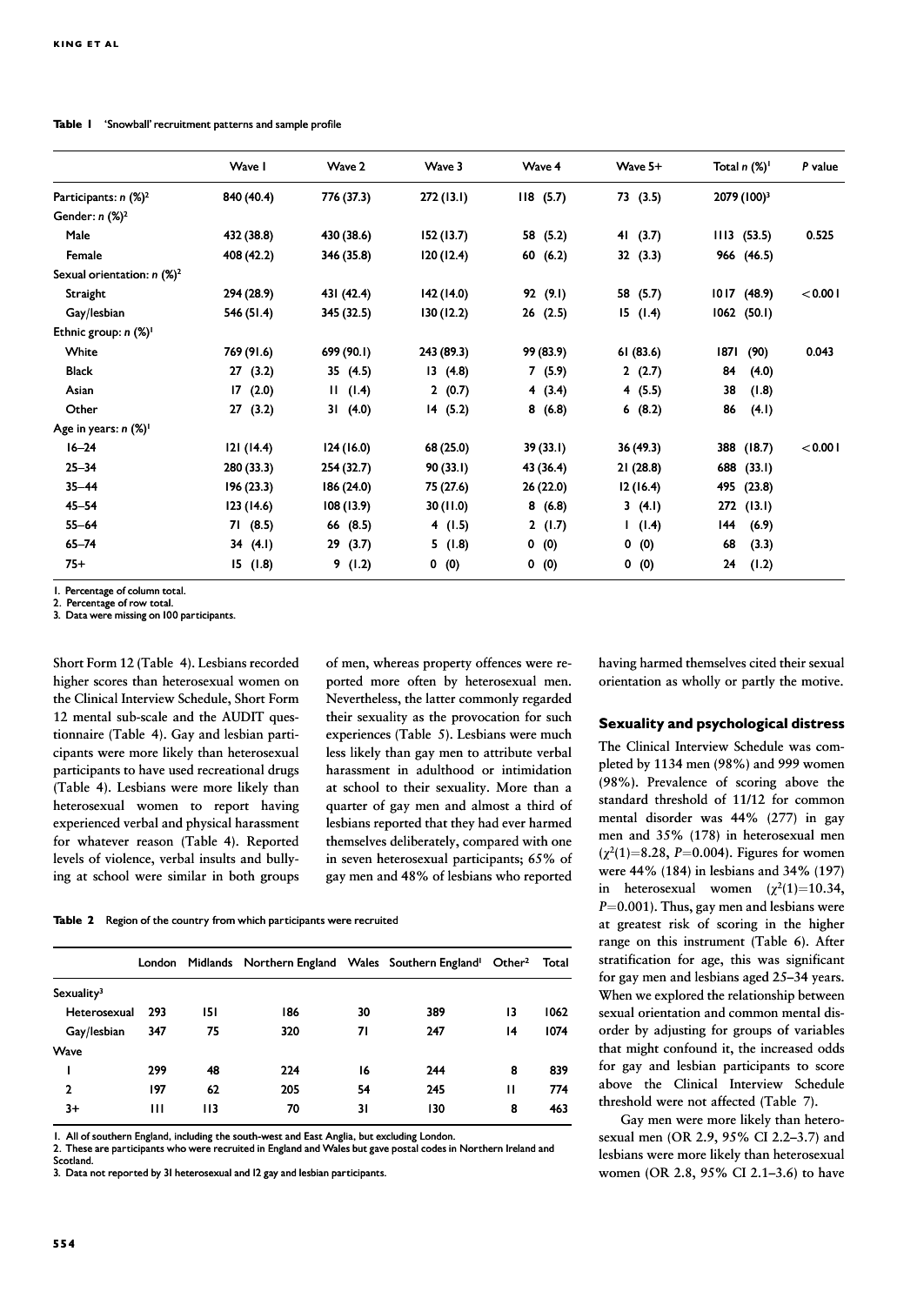#### Table 3 Demographic characteristics

|                                          | Heterosexual men<br>$(n=505)$ | Gay men<br>$(n=656)$ | Heterosexual women<br>$(n=588)$ | Lesbians<br>$(n=430)$ |
|------------------------------------------|-------------------------------|----------------------|---------------------------------|-----------------------|
| Age (years): mean (s.d.)'                | 37.5 (14.0)                   | 36.4 (13.55)         | 38.0 (14.4)                     | 34.2 (10.8)           |
| Ethnicity: $n$ (%) <sup>2</sup>          |                               |                      |                                 |                       |
| White                                    | 448/505 (88.7)                | 607/653 (92.5)       | 508/588 (86.4)                  | 396/430 (92.I)        |
| <b>Black</b>                             | 26/505(5.2)                   | 9/653(1.4)           | 40/588 (6.8)                    | 14/430(3.3)           |
| Asian                                    | 11/505(2.2)                   | 14/653(2.1)          | 13/588(2.2)                     | 6/430(1.4)            |
| Other                                    | 20/505 (4.0)                  | 26/653 (4.0)         | 27/588 (4.6)                    | 14/430(3.3)           |
| Job type: $n$ $(\%)^3$                   |                               |                      |                                 |                       |
| Economically inactive                    | 213/500 (42.6)                | 229/622 (36.8)       | 244/578 (42.2)                  | 145/420 (34.5)        |
| Managerial                               | 32/500 (6.4)                  | 45/622 (7.2)         | 22/578 (3.8)                    | 20/420 (4.8)          |
| Non-manual intermediate                  | 194/500 (38.8)                | 303/622 (48.7)       | 289/578 (50.0)                  | 230/420 (54.8)        |
| Manual                                   | 61/500 (12.2)                 | 45/622 (7.2)         | 23/578 (4.0)                    | 25/420 (6.0)          |
| Paid employment: n (%) <sup>4</sup> Yes  | 265/500 (53.0)                | 368/630 (58.4)       | 303/586 (51.7)                  | 258/424 (60.9)        |
| Partnership status: $n$ (%) <sup>5</sup> |                               |                      |                                 |                       |
| Not in relationship                      | 194/499 (38.9)                | 304/628 (48.4)       | 209/586 (35.7)                  | 159/424 (37.5)        |
| Home sharing:                            |                               |                      |                                 |                       |
| n (%) <sup>6</sup> Living alone          | 120/494 (24.3)                | 241/624 (38.6)       | 115/580 (19.8)                  | 114/423 (27.0)        |

1. Women P < 0.001.<br>2. Men P=0.03, women P=0.032.<br>3. Men P=0.001.<br>4. Women P=0.004.<br>5. Men P < 0.001.<br>6. Men P < 0.0001, women P=0.008.

#### Table 4 Psychological, social and lifestyle measures and use of services

|                                                                             | Heterosexual men<br>$(n=505)$ | Gay men<br>$(n=656)$ | Heterosexual women<br>$(n=588)$ | Lesbians<br>$(n=430)$ |
|-----------------------------------------------------------------------------|-------------------------------|----------------------|---------------------------------|-----------------------|
| CIS score (M 27, F19): <sup>1</sup> median (range) <sup>2</sup>             | $7.00(0-25)$                  | $9.00(0-29)$ **      | $7.0(1-24)$                     | $9.0$ (1-29)**        |
| GHQ score (M 58, F 35): <sup>1</sup> median (range) <sup>2</sup>            | $1.0(0-8)$                    | $2.0(0-9)$ ***       | $2.0(0-9)$                      | $2.0(0-10)$           |
| SF-12 physical score (M 58, F 35): <sup>1</sup> median (range) <sup>2</sup> | 53.2 (31.4-58.8)              | 53.1 (36.8-58.9)     | 52.3 (34.3-58.7)                | $52.4(33.2 - 59.1)$   |
| SF-12 mental score (M 58, F 35): <sup>1</sup> median (range) <sup>2</sup>   | $5.01(28.3 - 57.9)$           | 47.8 (25.5-57.1)*    | 49.1 (27.5-57.6)                | 45.3 (25.2-56.6)***   |
| SSQ score (M 59, F 35): <sup>1</sup> median (range) <sup>2</sup>            | $1.3(1.0-3.2)$                | $1.3(1.0-3.0)$       | $1.2(1-2.5)$                    | $1.3(1-2.7)$          |
| Audit score (M 58, F 35): <sup>1</sup> median (range) <sup>2</sup>          | $8.0(2-19)$                   | $7.0(2-19)$          | $5.0(1-14)$                     | $7.0$ (1-17)***       |
| Substance use: $n/N$ (%) <sup>3</sup>                                       |                               |                      |                                 |                       |
| Recreational drugs used in past month                                       | 223/498 (45)                  | 327/626 (52)*        | 194/583 (33)                    | 185/422 (44)***       |
| Recreational drugs used ever                                                | 361/499 (72)                  | 480/627 (77)         | 350/586 (60)                    | 334/424 (79)***       |
| Cigarette smoker                                                            | 208/499 (45)                  | 283/627 (45)         | 210/586 (36)                    | 189/424 (45)          |
| Verbal and physical harm: n/N (%)                                           |                               |                      |                                 |                       |
| Attacked in past 5 years                                                    | 177/499 (35)                  | 239/628 (38)         | 126/586 (22)                    | $131/424(31)$ ***     |
| Property damage in past 5 years                                             | 187/499 (37)                  | 185/627 (30)**       | 180/586 (31)                    | 118/424 (28)          |
| Verbally harassed in past 5 years                                           | 229/499 (46)                  | 324/628 (52)         | 252/586 (43)                    | 212/424 (50)*         |
| Verbally harassed at school                                                 | 343/499 (69)                  | 427/628 (68)         | 284/586 (48)                    | 208/424 (49)          |
| Bullied physically at school                                                | 232/499 (47)                  | 319/627 (51)         | 117/586 (20)                    | 128/424 (30)***       |
| Emotional problems: n/N (%)                                                 |                               |                      |                                 |                       |
| Self-harm considered                                                        | 166/499(33)                   | 311/627 (50)***      | 193/586 (33)                    | 240/424 (57)***       |
| Self-harm actually carried out                                              | 66/166 (41)                   | 166/310 (54)**       | 89/194 (50)                     | 135/241 (56)*         |
| MHP seen for emotional difficulties                                         | 162/499(33)                   | 363/627 (58)***      | 253/586 (43)                    | 287/424 (68)***       |
| Talked to GP about emotional difficulties                                   | 185/499 (37)                  | 334/627 (53)***      | 281/586 (48)                    | 243/425 (57)          |
| Known to be HIV-positive                                                    | $4/505$ (1)                   | 35/621(5)            | 10/588(2)                       | $3/430$ (1)           |

CIS, Clinical Interview Schedule; GHQ, General Health Questionnaire; GP, general practitioner; MHP, mental health practitioner; SF-12, Short Form 12; SSQ, Social Support Questionnaire.<br>1. M, F indicate numbers of male and female participants with missing values.

2. Interdecile range.

3. Denominators show number of participants who answered each question.<br>\*P < 0.05, \*\*P < 0.01, \*\*\*P < 0.001.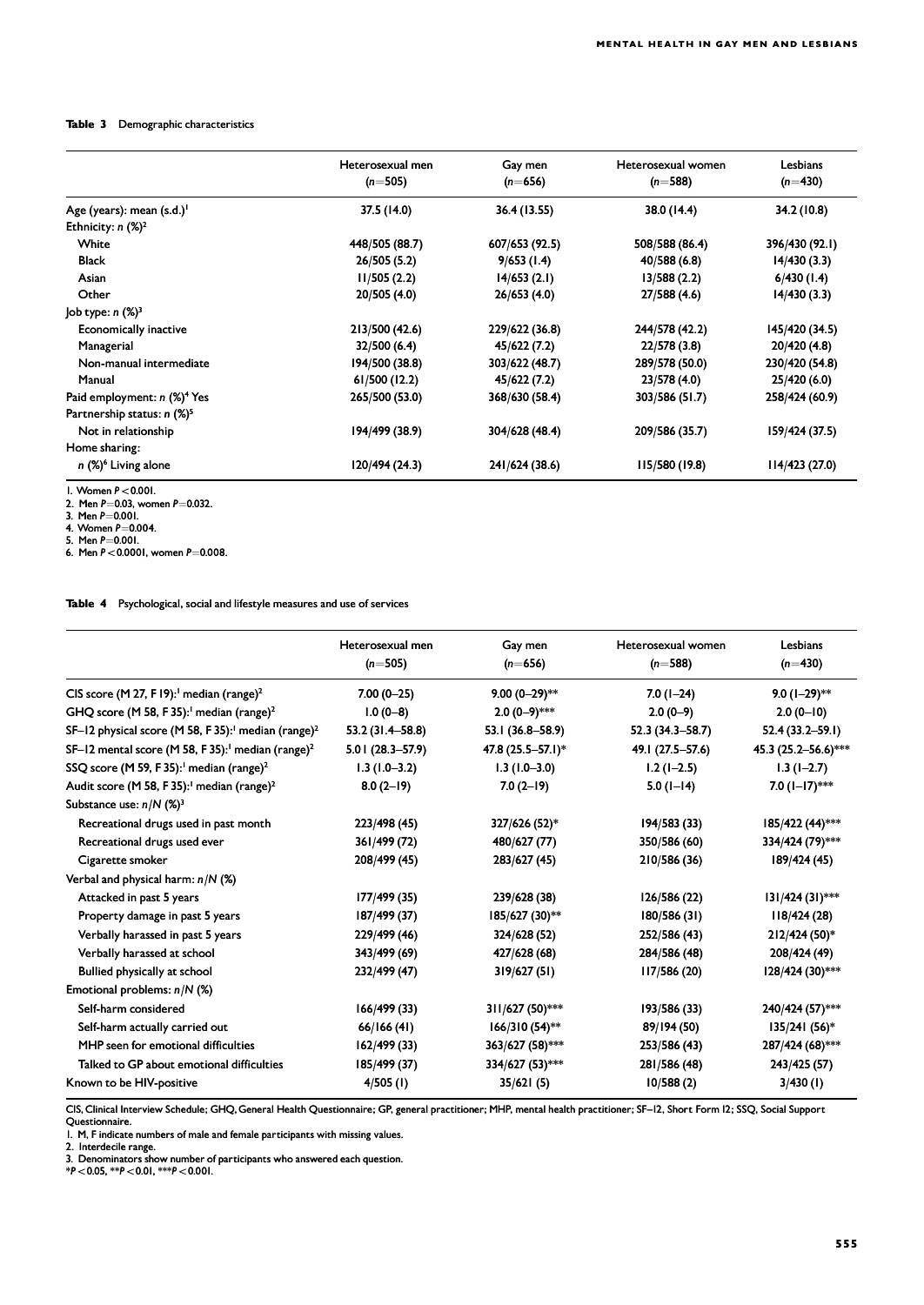Table 5 Perceived role of sexual orientation in discrimination: a comparison of gay men and lesbians

|                                      | Men, $n/N$ (%) <sup>1</sup> | Women, $n/N$ (%) <sup>1</sup> |
|--------------------------------------|-----------------------------|-------------------------------|
| Personal attack in previous 5 years  | 121/240 (50.4)              | 53/129 (41.1)                 |
| Property damage in previous 5 years  | 74/190 (39.0)               | 36/117 (30.8)                 |
| Verbal insults in previous 5 years** | 257/324 (79.3)              | 144/210 (68.6)                |
| Verbal insults at school***          | 295/427 (69.1)              | 71/209 (34.0)                 |
| Bullied at school***                 | 183/317 (57.7)              | 25/129 (19.4)                 |
|                                      |                             |                               |

1. The numerator is those who perceived the discrimination to be due to sexual orientation, the denominator is the total reporting a serious discrimination event (the latter varies slightly fromTable 4 because of missing data).<br>\*\*P=0.005, \*\*\*P < 0.0005.

|  | Table 6 Relative risk of scoring above the threshold score of the Clinical Interview Schedule |
|--|-----------------------------------------------------------------------------------------------|
|--|-----------------------------------------------------------------------------------------------|

| Age (years) | Gay v. heterosexual men<br><b>RR (95% CI)</b><br>$\mathbf n$ | Lesbian v. heterosexual women<br><b>RR (95% CI)</b><br>$\mathbf n$ |  |
|-------------|--------------------------------------------------------------|--------------------------------------------------------------------|--|
| All ages    | $1.24(1.07 - 1.43)$ 1134                                     | $1.30(1.11 - 1.52)$ 999                                            |  |
| $16 - 24$   | $1.32(0.96 - 1.80)$ 222                                      | $1.22(0.82 - 1.82)$ 179                                            |  |
| $25 - 34$   | $1.38(1.05 - 1.81)$ 346                                      | $1.36(1.06 - 1.74)$ 364                                            |  |
| $35 - 44$   | $1.06(0.82 - 1.36)$<br>292                                   | $1.05(0.76 - 1.44)$<br>- 211                                       |  |
| $45 - 54$   | $1.07(0.68 - 1.67)$<br>138                                   | $1.36(0.90 - 2.04)$<br>142                                         |  |
| 55 and over | $1.09(0.57 - 2.07)$<br>136                                   | $1.35(0.64 - 2.86)$<br>85                                          |  |

Bold numerals denote significant results (confidence intervals do not include unity).

Table 7 Adjustment for other predictors of scoring above the threshold of the Clinical Interview Schedule

|                                                     | Men                 | Women               |
|-----------------------------------------------------|---------------------|---------------------|
|                                                     |                     |                     |
|                                                     | OR (95% CI)         | OR (95% CI)         |
| Gay or lesbian sexuality                            | $1.42$ (1.12-1.81)  | $1.53(1.18 - 1.98)$ |
| Sexuality adjusted for demographic factors          | $1.37(1.05 - 1.80)$ | $1.47(1.10-1.96)$   |
| Sexuality adjusted for health and lifestyle factors | $1.54(1.18-2.00)$   | $1.58(1.19 - 2.09)$ |
| Sexuality adjusted for reported discrimination      | $1.38(1.07 - 1.78)$ | $1.45(1.10-1.89)$   |
| Sexuality adjusted for all other predictors         | $1.48(1.09 - 2.01)$ | $1.50(1.09 - 2.07)$ |

consulted a mental health professional (see Table 4). This difference was not affected by adjustment for Clinical Interview Schedule score. Gay men were also more likely than their heterosexual counterparts to have sought advice from their general practitioners for emotional difficulties  $(Table 4)$ .

Sixty-three gay men (10%) and 14 lesbians (3%) had considered seeking treatment to change their sexual orientation, of whom 15 men and 2 women had actually received it. Sixty-two per cent of gay men who had considered seeking help to change their sexual orientation scored above the threshold of the Clinical Interview Schedule compared with 39% of those who had not done so  $(\chi^2(1)=9.58, P=0.002;$  data missing for 3 men). The figures for women were 54% and 42% respectively  $(P=0.41; \text{ data})$ missing for 1 woman).

#### **DISCUSSION**

Gay men and lesbians reported more psychological distress than heterosexual men and women, despite similar levels of social support and quality of physical health. They were also more likely to have used recreational drugs, and lesbians were more likely than heterosexual women to drink excessively. Violence and bullying were more commonly reported by lesbians than heterosexual women, but there were few differences on these factors between the gay and heterosexual men. Bullying at school was reported no more often in gay than heterosexual men, but the gay men who had been bullied regarded their sexual orientation as the main provocation. Gay and lesbian participants were more likely than heterosexual participants to have consulted a mental health professional in the past, regardless of current mental state.

## **Strengths and limitations** of the study

The main strength of our research is the power of the study. No European study in mental health has recruited over a thousand gay and lesbian participants. The main limitation, however, is the method of recruitment. Although there is little alternative to snowball sampling to obtain these numbers, the prevalence of mental disorders was much higher than expected. In the two national studies in Britain that used the Clinical Interview Schedule, prevalence rates were approximately 12% in men and 20% in women (Meltzer et al, 1995; Singleton et al, 2000). Although the most important finding in our study concerns the differential in rates rather than the prevalence in each group, why common mental disorder was more common than expected in the heterosexual participants is not clear. Although providing respondents with a small sum of money for their expenses might have played a part by attracting people experiencing difficult circumstances, the amount given was small. Our sample contained fewer people aged over 55 years than the national population and since this older group has the lowest rate of psychiatric disorder (Meltzer et al, 1995) this might have contributed to the higher rate. It is difficult to see how snowball sampling would have differentially affected prevalence of psychiatric disorder in the gay and heterosexual groups.

It could also be argued that our study might have been more relevant to gay and lesbian participants. However, sexuality was only one of several factors mentioned in our advertisements about the research and thus first-wave gay and lesbian participants should not have been more motivated to take part. We cannot know whether this possible bias occurred in subsequent recruitment waves. However,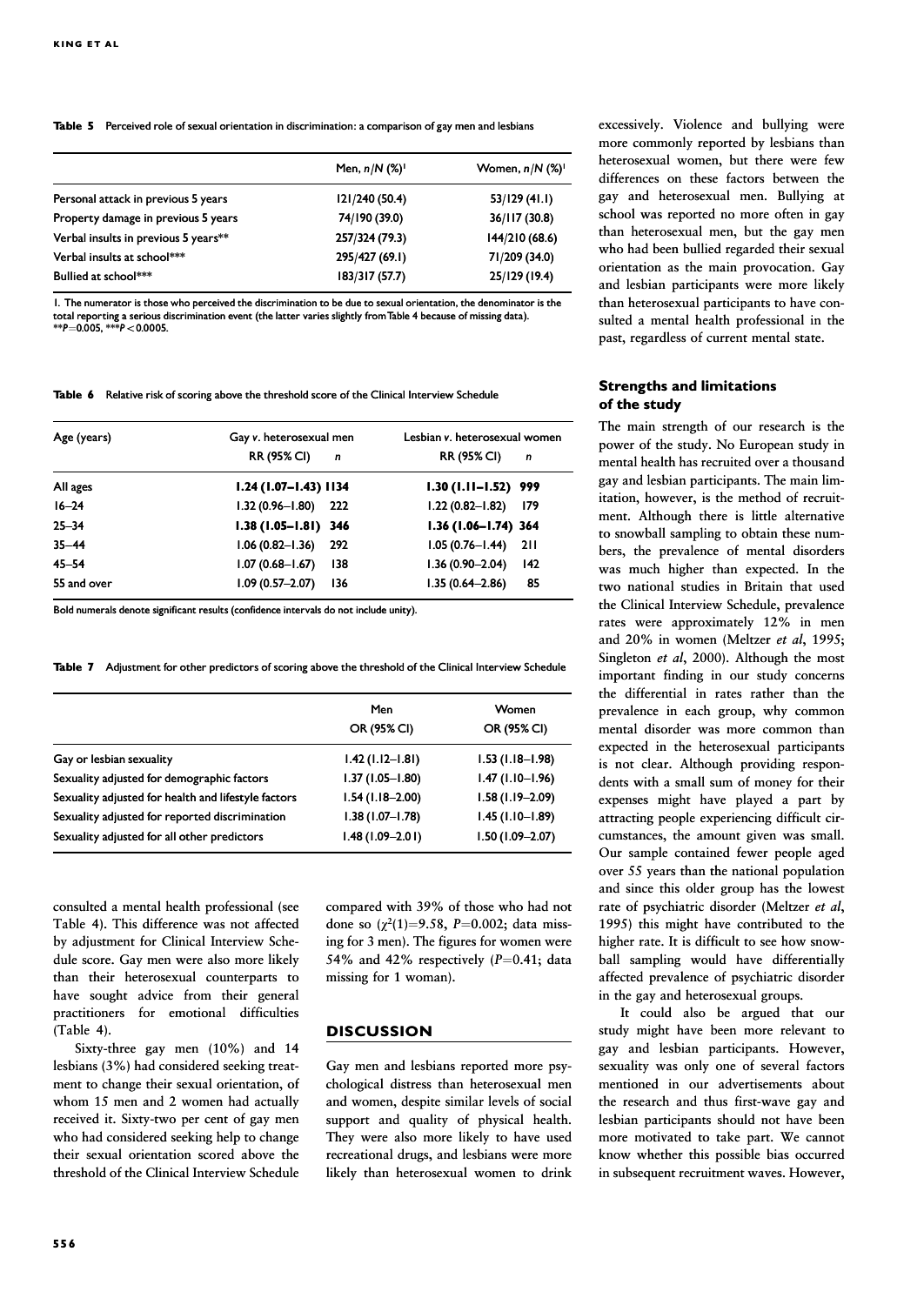we had no difficulty recruiting heterosexual participants and thus salience of the study did not seem to affect entry to the study.

Our definition of homosexual or heterosexual is also important. Same-sex attraction and behaviour occur in a social context and we would argue that participants' own view of their sexuality is the most valid construct. In making comparisons between gay and heterosexual people, we were not assuming that the latter constitute a standard of normality. Rather, placing the mental health of gay men and lesbians within the context of the wider population is useful for the purposes of comparison and for service planning.

#### Self-harm

The increased risk of contemplating suicide and actually harming oneself in gay and bisexual people has previously been reported in the USA (Fergusson et al, 1999; Herrell et al, 1999; Russell & Joyner, 2001) and requires much greater attention, particularly in adolescents (Muehrer, 1995). Although our data cannot identify the reasons for this susceptibility, it would seem to have less to do with confusion about sexuality than confusion about how to express it openly in society (Herdt & Boxer, 1993). No study has examined whether gay and lesbian people have elevated rates of completed suicide, but there are indications from medical examiners' reports of suicides in males that this may be the case (Bagley, 1992).

#### **Discrimination**

Experiences of violence and verbal abuse as an adult and intimidation at school were reported frequently by both groups of men and women, a finding that underscores the need for comparison groups in studying these risks in gay and lesbian people (Kessler *et al*, 1999). Reports that gay and lesbian people are vulnerable to such experiences because of their sexuality are often taken at face value and are not judged in the context of the prevalence of such events in society. Nevertheless, our data show that lesbians are at greater risk of verbal or physical violence than heterosexual women. Contrary to other reports, perceived discrimination did not attenuate the association between psychological distress and sexual orientation.

#### CLINICAL IMPLICATIONS CLINICAL IMPLICATIONS

Gay men and lesbians report more psychological symptoms than heterosexual people.

Recreational drug use is more common in gay and lesbian people than in the heterosexual population, and lesbians are at greater risk of alcohol problems than heterosexual women.

Gay and lesbian people are greater users of mental health services in primary and secondary care than heterosexual people.

#### LIMITATIONS

- Fewer older people were recruited than we would have expected.
- $\blacksquare$  The representativeness of our gay and lesbian sample cannot be estimated as there are no statistics for gay men and lesbians living in England and Wales.
- It is not clear why mental disorders were more common in the heterosexual participants than expected.

MICHAEL KING, MD, EAMONN McKEOWN, PhD, Department of Psychiatry and Behavioural Sciences, Royal Free and University College Medical School, London; JAMES WARNER, MD, Department of Psychiatry, Imperial College, London; ANGUS RAMSAY, PhD, KATHERINE JOHNSON, PhD, CLIVE CORT, MSc, LUCIE WRIGHT, MSc, ROBERT BLIZARD, MSc, Department of Psychiatry and Behavioural Sciences, Royal Free and University College Medical School, London; OLIVER DAVIDSON, PhD, Department of HIV & Sexual Health Psychology, London, UK

Correspondence: Dr Michael King, Department of Psychiatry and Behavioural Sciences, Royal Free Campus, Rowland Hill Street, London NW3 2PF, UK. E-mail: m.king@rfc.ucl.ac.uk

(First received 3 April 2003, final revision 26 June 2003, accepted 22 July 2003)

#### Use of services

Gay men and lesbians are greater users of mental health services in primary and secondary care than heterosexual men and women. We need to know more about the quality of treatment they receive, particularly because mental health professionals may be insensitive or even hostile to their needs (Golding, 1997; Project for Advice Counselling and Education, 1998). Psychoanalysts in particular may continue to hold outdated views on homosexuality and pathology (Bartlett et al, 2001; Friedman & Lilling, 2001). We shall report later on a qualitative sub-study, in which 23 of the gay and lesbian participants provided accounts of their experiences of mental health services.

### Interpretation

There are several potential explanations for our findings. It may be that prejudice in society against gay men and lesbians leads to greater psychological distress and higher use of services than in the heterosexual population (Savin-Williams, 1994). It is also possible that gay people might place greater emphasis on the value of psychological therapy in helping them through these hardships. Conversely, gay men and lesbians may have lifestyles that make them vulnerable to psychological disorder. Such lifestyles may include increased use of drugs and alcohol. Until the past 25 years, homosexuality was considered to be a deviation from normal development that was accompanied by psychological symptoms (King & Bartlett, 1999). There is no evidence, however, for other developmental or physical abnormalities in gay men and lesbians that would lend support to the view that it is a developmental error (Bailey, 1999). In a further stage of our study we shall examine predictors of psychological distress within the gay and lesbian sample.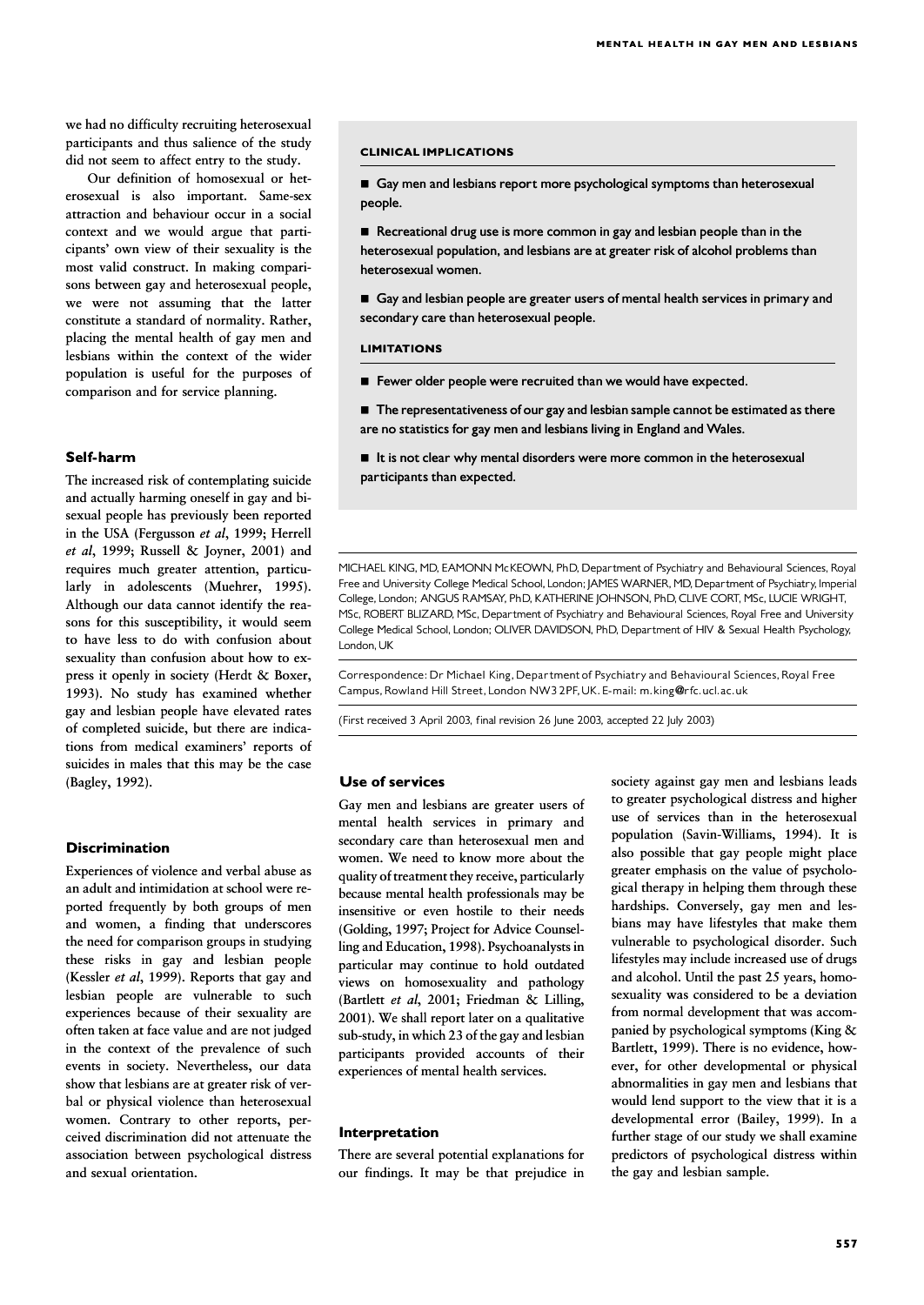## ACKNOWLEDGEMENTS

We thank all the men and women who participated in the study. We also thank Robert Cabaj and Graham Hart, who advised us on the original protocol, and Catherine Chin, Jeanette Copperman, Sophie Corlett, Julienne Dickie, Rita Glynn, Fiona Hill, Frank Keating, Alan McNaught, Margaret Pedlar, Helen Schoenberg, Amy Sheehan and Melba Wilson, who advised on the study and/or served as members of the Study Steering Group. We also thank Athina Bakalexi for her help in data collection.

The study was funded by the Community Fund in collaboration with Mind, the mental health charity.

## REFERENCES

Atkinson, J. H., Grant, L., Kennedy, C., et al (1988) Prevalence of psychiatric disorders among men infected with immunodeficiency virus. Archives of General Psychiatry, **45**, 64-89.

Bagley, C. (1992) Changing profiles of a typology of youth suicide in Canada. Canadian Journal of Public Health, 83, 169-170.

Bailey, J. M. (1999) Homosexuality and mental illness. Archives of General Psychiatry, 56, 883-884.

Barbor, T. F., de la Fuente, J. R. & Saunders, J. (1989) The Alcohol Use Disorders Identification Test: Guidelines for Use in Primary Health Care. Geneva: World Health Organization.

Bartlett, A., King, M. & Phillips, P. (2001) Straight talking: an investigation of the attitudes and practice of psychoanalysts and psychotherapists in relation to gays and lesbians. British Journal of Psychiatry, 179, 545-549.

Cochran, S. D. & Mays, V. (2000) Lifetime prevalence of suicide symptoms and affective disorders among men reporting same-sex sexual partners: results from NIHANES III. American Journal of Public Health, 90, 573^578.

Coyle, A. (1993) A study of psychological well-being among gay men using the GHQ-30. British Journal of Clinical Psychology, 32, 218-220.

Fergusson, D. M., Horwood, L. J. & Beautrais, A. L. (1999) Is sexual orientation related to mental health problems and suicidality in young people? Archives of General Psychiatry,  $\overline{\bf{56}}$ , 876–880.

Friedman, R. C. & Lilling, A. A. (2001) An empirical study of the beliefs of psychoanalysts about scientific and clinical dimensions of male homosexuality. Journal of Homosexuality. 32, 79-89.

Gilbert, N. (1993) Researching Social Life. London: Sage.

Gilman, S. E., Cochran, S., Mays, V., et al (2001) Risk of psychiatric disorders among individuals reporting same-sex sexual partners in the national comorbidity survey. American Journal of Public Health, 91, 933-939.

Goldberg, D. & Huxley, P. (1992) Common Mental Disorders London: Routledge

& Williams, P. (1988) A User's Guide to the General Health Questionnaire Health Questionnaire.Windsor: NFER-Nelson. NFER-Nelson.

Golding, L. (1997) Without Prejudice: the MIND Lesbian Gay and Bisexual Health Awareness Research London: MIND.

Herdt, G. & Boxer, A. (1993) Children of Horizons: How Gay and Lesbian Teens are Leading a New Way Out of the Closet. Boston: Beacon Press.

Herrell, R., Goldberg, J., True, W. R., et al (1999) Sexual orientation and suicidality: a co-twin study in adult man. Archives of General Psychiatry, 56, 867-874.

Hershberger, S. L. & D'Augelli, A. R. (1995) The impact of victimisation on the mental health and suicidality of lesbian, gay, and bisexual youths. Developmental Psychology, 67, 65-74.

Johnson, A. M., Mercer, C. H., Erens, B., et al (2001) Sexual behaviour in Britain: partnerships, practices and HIV risk behaviours. Lancet, 358, 1835-1842.

Kessler, R. C., Mickelson, K. D. & Williams, D. R. (1999) The prevalence, distribution and mental health correlates of perceived discrimination in the United States. Journal of Health and Social Behaviour. 40,  $208 - 230$ .

King, M. B. & Bartlett, A. (1999) British psychiatry and homosexuality. British Journal of Psychiatry, 175,  $106 - 113.$ 

Lewis, G., Pelosi, A. J., Glover, E., et al (1988) The development of a computerized assessment for minor psychiatric disorder. Psychological Medicine, 18, 737-745.

Lock, J., Steiner, H. (1999) Gay, lesbian and bisexual youth risks for emotional, physical and social problems: results from community-based survey. Journal of the American Academy of Child and Adolescent Psychiatry, 38, 297-304

Mays, V. M. & Cochran, S. D. (2000) Mental health correlates of perceived discrimination among lesbian, gay and bisexual adults in the United States. American Journal of Public Health, 91, 1869-1876.

McWhirter, D. P., Sanders, S. A. & Reinisch, J. M. (1990) Homosexuality/Heterosexuality New York: Oxford University Press.

Meltzer, H., Gill, B. & Petticrew, M. (1995) The Prevalence of Psychiatric Morbidity Among Adults Aged 16-64 in Private Households in Great Britain. London: HMSO.

Millsten, G. M. & Irwin, C. E. (1983) Acceptability of computer-acquired sexual histories in adolescent girls. Journal of Paediatrics, 103, 815-819.

Muehrer, P. (1995) Suicide and sexual orientation: a critical summary of recent research and directions for future research. Suicide and Life-threatening Behavior. 25,  $72 - 81$ 

Pillard, R. (1998) Sexual orientation and mental disorder. Psychiatric Annals.  $18.51 - 56.$ 

Project for Advice Counselling and Education (1998) Diagnosis: Homophobic (The Experience of Lesbians, Gay Men and Bisexuals in Mental Health Services). London: PACE.

Russell, S. T. & Joyner, K. (2001) Adolescent sexual orientation and suicide risk: evidence from a national study. American Journal of Public Health, 91, 1276-1281.

Sarason, I. G., Sarason, B. R., Shearin, E. N., et al (1987) A brief measure of social support: practical and theoretical implications. Journal of Social and Personal  $Relationshins.$  4, 497 $-510.$ 

Savin-Williams, R. C. (1994) Verbal and physical abuse as stressors in the lives of lesbian, gay male, and bisexual youths: associations with school problems, running away, substance abuse, prostitution, and suicide. Journal of Clinical and Consulting Psychology, 62, 261-269.

Singleton, N., Bumpstead, R., O'Brien, M., et al. (2000) Psychiatric Morbidity Among Adults Living in Private Households. London: HMSO. London: HMSO.

Turner, C. F., Ku, L. & Rogers, S. M. (1998) Adolescent sexual behaviour, drug use and violence: increased reporting with computer survey technology. Science, 280, 867-873.

Ware, J. E., Kosinski, M. & Keller, S. D. (1996) A 12 item short-form health survey: construction of scales and preliminary tests of reliability and validity. Medical  $Care$ , 34, 220 $-233$ .